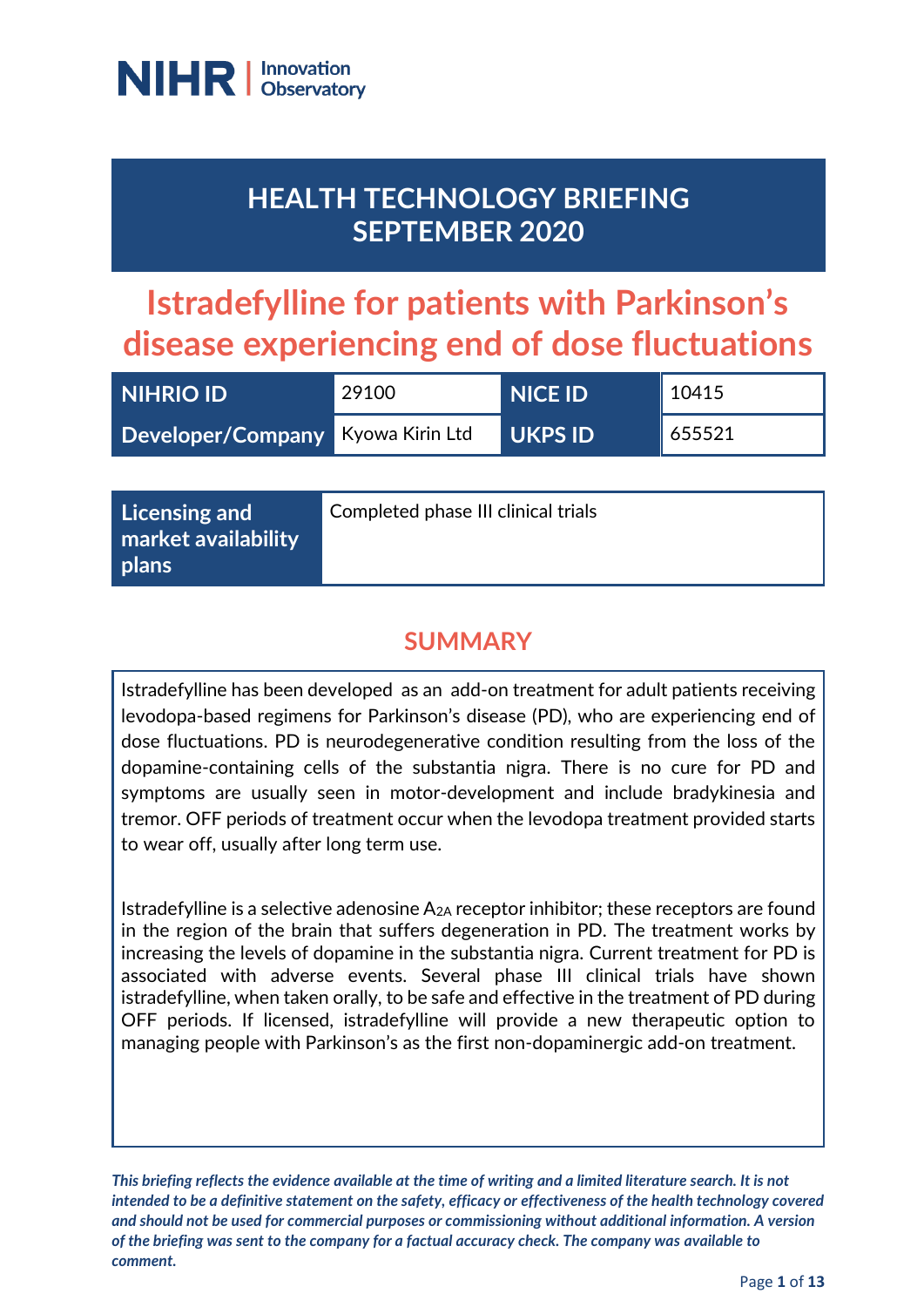#### **PROPOSED INDICATION**

Istradefylline is indicated in adults as an add-on treatment to levodopa based regimens in patients with Parkinson's disease (PD) experiencing end of dose fluctuations.<sup>a</sup>

### **TECHNOLOGY**

#### **DESCRIPTION**

Istradefylline is a first-in-class selective adenosine  $A_{2A}$  receptor antagonist. These receptors are found in the basal ganglia, a region of the brain that suffers degeneration in PD and is also significantly involved in motor control. A<sub>2A</sub> receptors are also expressed on GABAergic action of this pathway is thereby reduced.<sup>1</sup>

In phase III trials (NCT01968031, NCT00199368, NCT00955045, NCT00199420, NCT00957203, NCT00199407, NCT00955526, NCT02610231, NCT00199394), participants received either 10mg, 20mg or 40mg istradefylline orally alongside a placebo.<sup>2-10</sup>

#### **INNOVATION AND/OR ADVANTAGES**

Current treatment approaches addressing motor fluctuations and the challenge of "off-time" management levodopa or the use of dopaminergic adjuncts such as dopamine agonists, monoamine oxidase-B inhibitors, or catechol-O-methyl transferase inhibitors.<sup>11</sup> Treatment with levodopa and dopaminergic adjuncts is associated with adverse events such as significant dyskinesia, hallucinations, and impulse control disorders. 11

A 2015 clinical trial showed that istradefylline treatment was well tolerated and produced a sustained reduction in off time in levodopa treated PD patients over a 52-week period.<sup>12</sup>

#### **DEVELOPMENT STATUS AND/OR REGULATORY DESIGNATIONS**

This product is not licensed for any other indications in the EU/UK.

This product is not currently in clinical trials for any other indication.

Common side effects of istradefylline include dyskinesia, dizziness, constipation, nausea, hallucinations and insomnia.<sup>13</sup>

### **PATIENT GROUP**

#### **DISEASE BACKGROUND**

Parkinson's disease (PD) is a chronic, progressive neurodegenerative condition resulting from the loss of the dopamine-containing cells of the substantia nigra.<sup>14</sup> The resulting dopamine deficiency within the basal ganglia leads to a movement disorder with classical Parkinsonian motor symptoms. PD is not clinically apparent until at least 50% of dopaminergic cell activity has been lost. Parkinsonism is an umbrella term for the clinical syndrome involving bradykinesia plus at least one of tremor, rigidity, and/or postural instability. Parkinson's disease is the most common form of parkinsonism. Other causes of parkinsonism include

a Information provided by Kyowa Kirin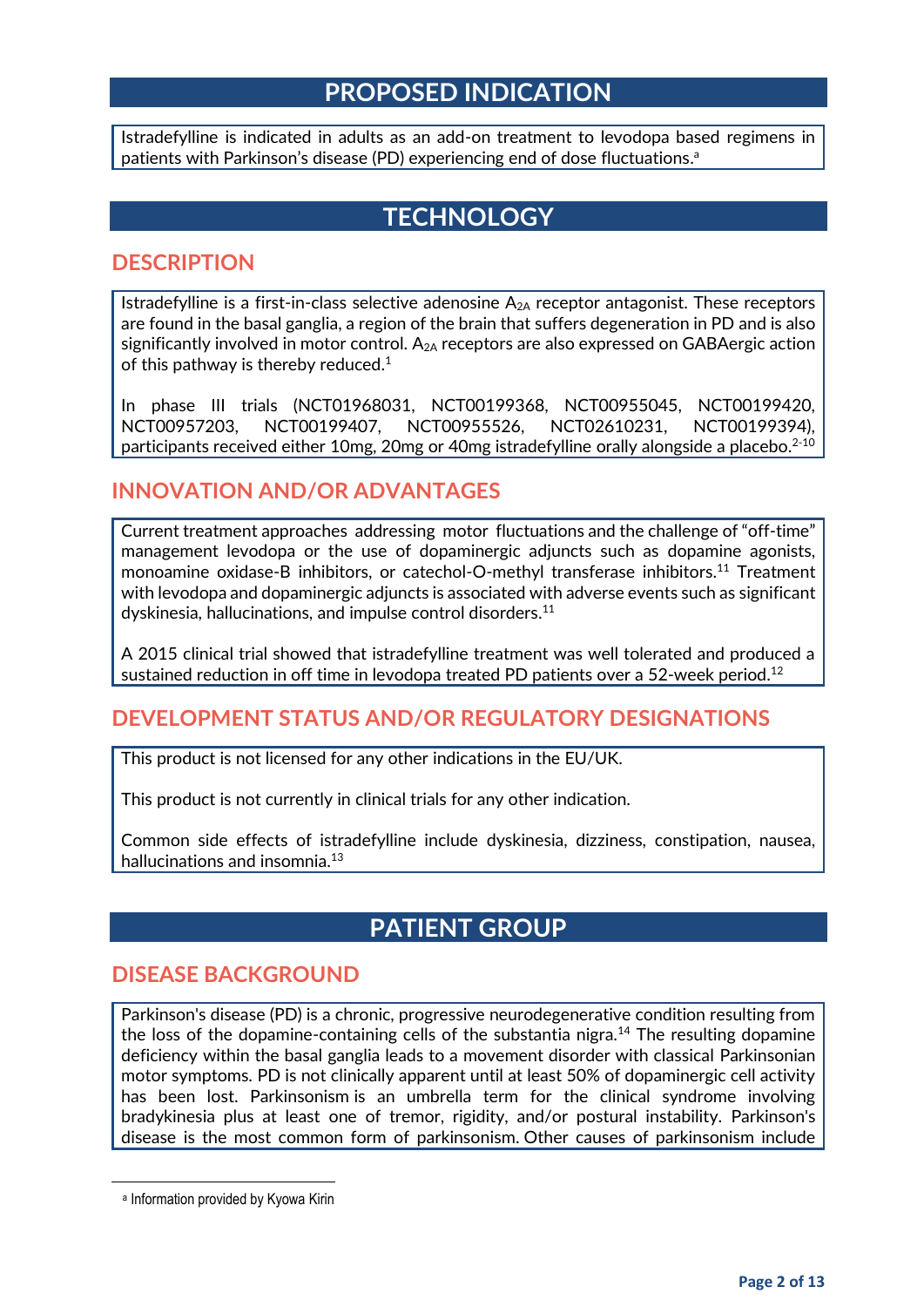drug-induced parkinsonism, cerebrovascular disease, Lewy body dementia, multiple system atrophy, and progressive supranuclear palsy.<sup>14</sup>

Patients experience 'OFF' time where their medication is not as effective as when it is first administered; ideally levodopa is given in a way that prevents off-episodes occurring, but this isn't always possible without dyskinesia as levodopa levels peak. During 'OFF' periods, patients start to suffer with motor symptoms.<sup>11</sup>

What initiates the loss of nerve cells in the substantia nigra is unclear. It is believed a combination of genetic changes and environmental factors are responsible. PD can be inherited but this is rare and is more associated with PD that is diagnosed in earlier life; this is associated with mutations in genes such as alpha synuclein, parkin, PINK1 and DJ-1.<sup>15</sup> A change in the leucine-rich repeat kinase 2 (LRRK2) gene known as G2019S is probably the most common genetic variant linked to PD. In the UK, around one in 100 people with PD carry it. It's more common in North African and Jewish populations. People who carry this variant may develop the condition later in life and have around a 70% chance of being diagnosed by the age of 80. $15$  As well as single genetic changes that directly cause the condition, we now know that there are also changes that increase risk. The most common of these is having a variant in the glucocerebrosidase (GBA) gene. These changes are more common, but their effects are more subtle. Carrying one of them means you are more likely to develop PD but often only very slightly.<sup>15</sup> The evidence linking environmental factors to PD suggests that pesticides and herbicides used in farming or traffic and pollution may contribute to its cause.<sup>16</sup>

Men are more likely to have PD with 2015 data showing that at all ages, the prevalence and incidence rates are higher for men. Similarly, older age is a risk factor with the incidence rates being highest in the 80-84 age category.<sup>17</sup>

The 3 main symptoms of PD affect physical movement; they are tremor, bradykinesia and rigidity. Other physical symptoms of PD include balance problems, anosmia, nerve pain, problems with urination, constipation, sexual dysfunction, dizziness, hyperhidrosis, drooling and insomnia. Similarly, cognitive and psychiatric symptoms can include depression, anxiety, mild cognitive impairment and dementia.<sup>18</sup>

#### **CLINICAL NEED AND BURDEN OF DISEASE**

The estimated number of people aged over 20 in England in 2018 with PD was 121,927; this results in a prevalence rate of around 218 per 100,000. The estimated number of new cases of PD per year in people aged over 45 in England is 15,465; this equates to an incidence rate of around 28 per 100,000. For the UK in 2015, the lifetime risk of being diagnosed with PD was 2.7% which is equivalent to 1 in 37 people being diagnosed with PD at some point in their  $life.$ <sup>17</sup>

Between 2012 and 2014, the death rate for Parkinsonism and other extrapyramidal disorders/ tic disorder was 24.3 per 100,000 for those aged over 20. The mean age of death associated with these conditions was 82.<sup>19</sup>

According to hospital episode statistics for England in 2018-19 there were a total of 13,315 finished consultant episodes for PD (ICD-10 code G20) recorded as primary diagnosis of which 6,878 were recorded as admissions with a total of 1,624 day cases.<sup>20</sup>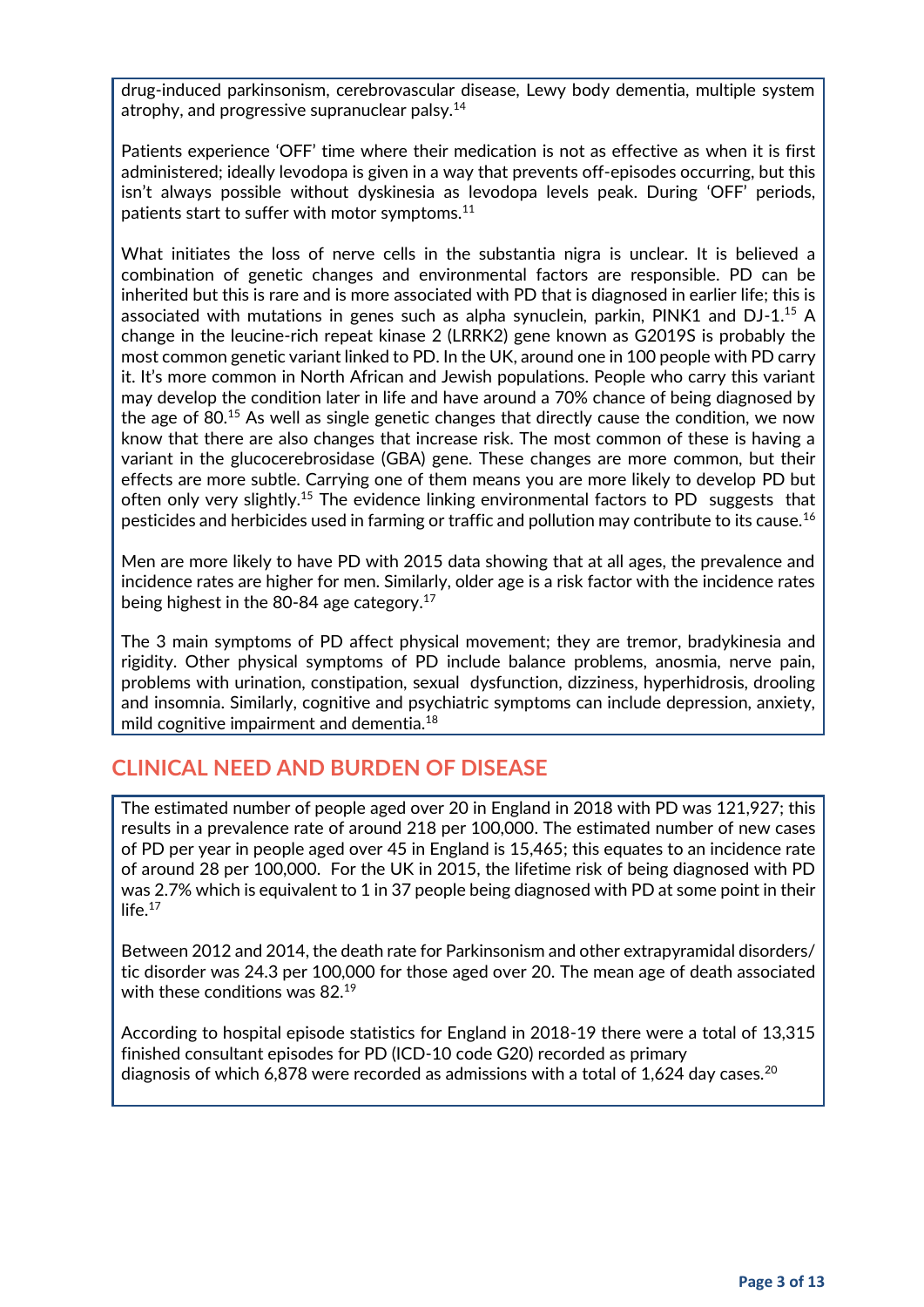### **PATIENT TREATMENT PATHWAY**

#### **TREATMENT PATHWAY**

Before starting adjuvant treatment for people with PD experiencing motor fluctuations, it is necessary to discuss the person's individual clinical circumstances, for example, their symptoms, comorbidities and risks from polypharmacy, the person's individual lifestyle circumstances, preferences, needs and goals and the potential benefits and harms of the different drug classes.<sup>11</sup> Antiparkinsonian medicines should not be withdrawn abruptly or allowed to fail suddenly due to poor absorption (for example, gastroenteritis, abdominal surgery) to avoid the potential for acute akinesia or neuroleptic malignant syndrome. As a first line treatment, levodopa is offered if the patient is in the early stages and their motor symptoms affect their quality of life.<sup>11</sup> A choice of dopamine agonists, levodopa or monoamine oxidase-B (MAO-B) inhibitors are recommended for patients in the early stages whose motor symptoms do not impact their quality of life. The above is also recommended when choosing an adjuvant for treatment during 'OFF' periods.<sup>11</sup>

#### **CURRENT TREATMENT OPTIONS**

Current adjuvant treatments for PD when the patient is experiencing 'OFF' time:<sup>11</sup>

- Dopamine agonists
- MAO-B inhibitors
- Catechol-O-methyl transferase (COMT) inhibitors
- Amantadine; this treatment has no evidence supporting an improvement in motor symptoms

Ergot-derived dopamine agonists must only be considered as an adjunct to levodopa for people with PD who have developed dyskinesia or motor fluctuations despite optimal levodopa therapy and whose symptoms are not adequately controlled with a non-ergotderived dopamine agonist.

#### **PLACE OF TECHNOLOGY**

If licensed, istradefylline will provide a new therapeutic option to managing people with Parkinson's as the first available non-dopaminergic add-on treatment to levodopa-based regimens for adult patients. b

### **CLINICAL TRIAL INFORMATION**

| <b>Trial</b> | NCT00199407; A 12-week, Double Blind, Placebo-<br>controlled, Randomised, Parallel Group, Multicenter, Fixed<br>Dose Study to Evaluate the Efficacy and Safety of a 20 mg/d<br>Oral Dose of KW-6002 (Istradefylline) as Treatment for<br>Parkinson's Disease in Patients With Motor Response<br><b>Complications on Levodopa/Carbidopa Therapy</b><br><b>Phase III - Completed</b> |
|--------------|------------------------------------------------------------------------------------------------------------------------------------------------------------------------------------------------------------------------------------------------------------------------------------------------------------------------------------------------------------------------------------|
|              | Location(s): USA<br><b>Study completion date: November 2005</b>                                                                                                                                                                                                                                                                                                                    |

b Information provided by Kyowa Kirin on UK PharmaScan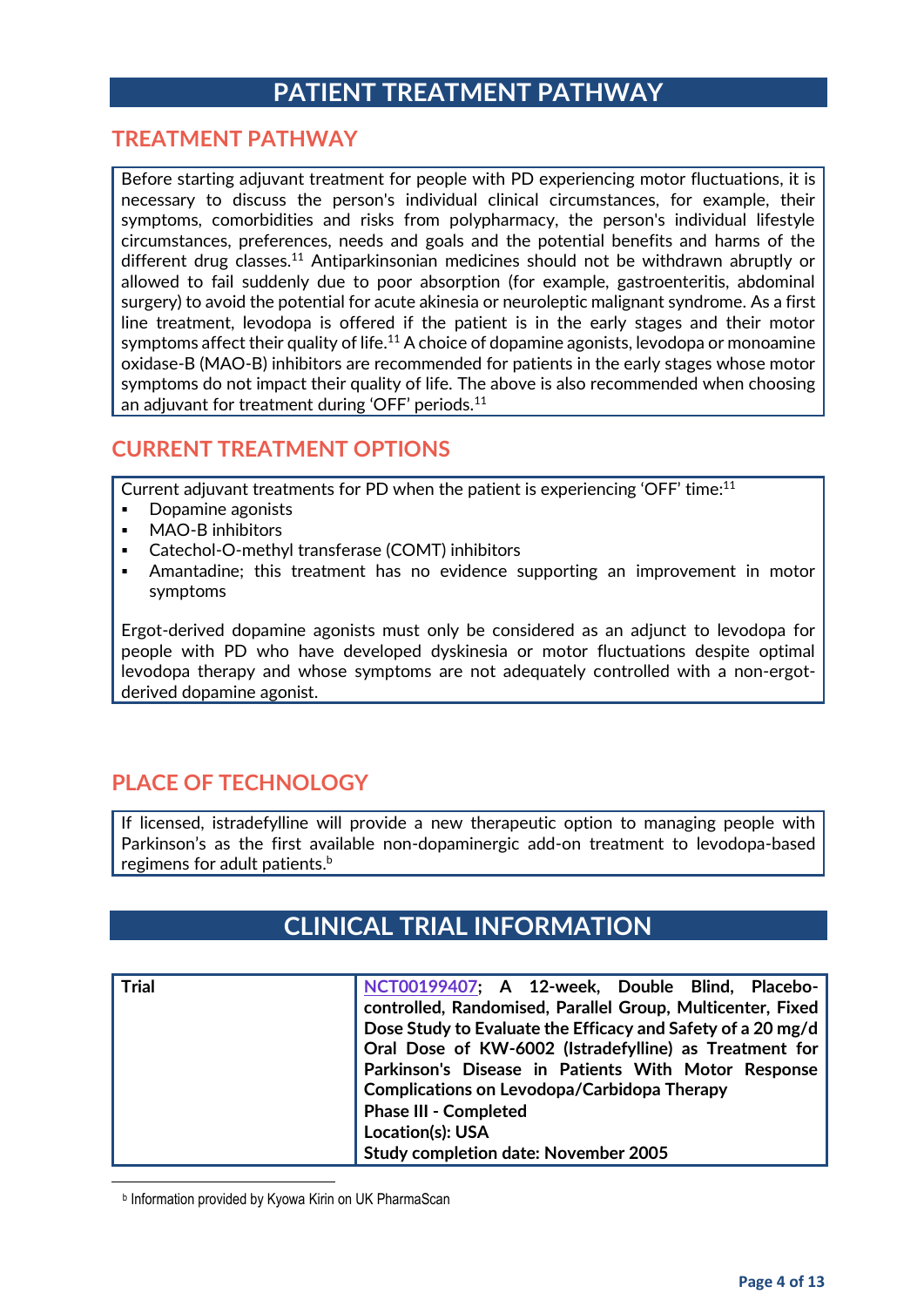| <b>Trial design</b>       | Randomised, parallel assignment, double-blinded, placebo-<br>controlled                                                                                                                                                                                                                                                                          |  |
|---------------------------|--------------------------------------------------------------------------------------------------------------------------------------------------------------------------------------------------------------------------------------------------------------------------------------------------------------------------------------------------|--|
| <b>Population</b>         | $N = 230$ ; 30 years and over; have PD in stage 2-4 in the OFF<br>state; on at least 3 doses of levodopa/carbidopa per day for<br>at least one year                                                                                                                                                                                              |  |
| Intervention(s)           | Istradefylline 20mg/day orally                                                                                                                                                                                                                                                                                                                   |  |
| Comparator(s)             | Matched placebo                                                                                                                                                                                                                                                                                                                                  |  |
| Outcome(s)                | To establish the efficacy of a 20 mg/d dose of istradefylline<br>for reducing the percentage of OFF time in patients with<br>advanced Parkinson's<br>disease<br>(PD)<br>with<br>treated<br>levodopa/carbidopa.<br>See trial record for full list of other outcomes                                                                               |  |
| <b>Results (efficacy)</b> | • Istradefylline-treated subjects had significant placebo-<br>corrected reductions in daily OFF time from baseline to<br>endpoint: 4.6% (P = 0.03) and 0.7 hours (P = 0.03) <sup>21</sup>                                                                                                                                                        |  |
| <b>Results (safety)</b>   | Istradefylline was well tolerated, with 6 (5.2%)<br>٠<br>istradefylline-treated and 7 (6.1%) placebo-treated<br>subjects withdrawing from the study because of adverse<br>events.<br>Dyskinesia, light headedness, tremor, constipation, and<br>٠<br>weight decrease were reported more often with<br>istradefylline than placebo. <sup>21</sup> |  |

| <b>Trial</b>        | 6002-009, NCT00955526;<br>Placebo-<br>Double-Blind,<br>Controlled,<br><b>Parallel</b><br>Group, Fixed Dose Study of KW-6002<br>(Istradefylline) in the Treatment of<br><b>Parkinson's Disease (Phase 3)</b><br>Phase III - Completed<br>Location(s): Japan<br><b>Study completion date: February 2011</b> | 6002-010,<br>NCT00957203;<br>Long-Term Safety Study of KW-<br>6002 (Istradefylline) in<br>the<br><b>Treatment</b><br><b>of</b><br>Parkinson's<br>Disease (Phase 3)<br><b>Phase III - Completed</b><br>Location(s): Japan<br>Study<br>completion<br>date:<br>September 2011 |
|---------------------|-----------------------------------------------------------------------------------------------------------------------------------------------------------------------------------------------------------------------------------------------------------------------------------------------------------|----------------------------------------------------------------------------------------------------------------------------------------------------------------------------------------------------------------------------------------------------------------------------|
| <b>Trial design</b> | Randomised, parallel<br>assignment,<br>double-blinded, placebo-controlled                                                                                                                                                                                                                                 | Single group assignment, open-<br>label                                                                                                                                                                                                                                    |
| <b>Population</b>   | $N = 373$ ; 20 years and older; PD stage 2-<br>4 in the OFF state; have an average of 2<br>hours OFF time on 24-hour diaries; on at<br>doses<br>levodopa/dopa-<br>least<br>3<br>decarboxylase inhibitor for at least one<br>year)                                                                         | $N = 308$ ; 20 years and older;<br>Completion of the study 6002-<br>009                                                                                                                                                                                                    |
| Intervention(s)     | • Istradefylline 20mg orally (two 10mg<br>tablets once daily for 12 weeks)<br>• Istradefylline 40mg orally (two 20mg<br>tablets orally once daily for 12 weeks)                                                                                                                                           | • Istradefylline 20mg orally<br>• Istradefylline 40mg orally                                                                                                                                                                                                               |
| Comparator(s)       | Two placebo tablets once daily for 12<br>weeks                                                                                                                                                                                                                                                            | No comparator                                                                                                                                                                                                                                                              |
| Outcome(s)          | Reducing the mean total hours of awake<br>time per day spent in the OFF state<br>See trial record for full list of other<br>outcomes                                                                                                                                                                      | Adverse events<br>See trial record for full list of<br>other outcomes                                                                                                                                                                                                      |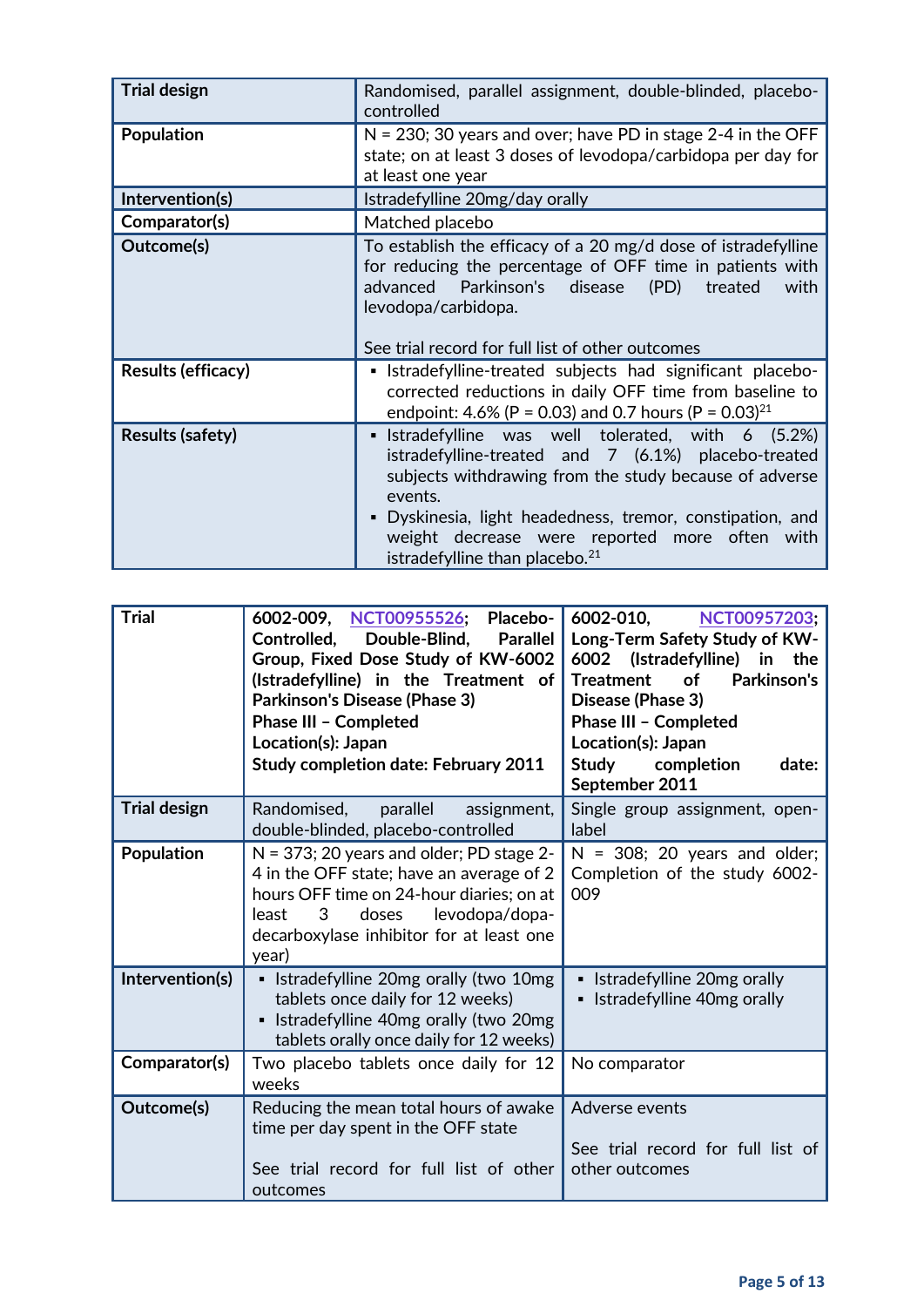| <b>Results</b><br>(efficacy) | . The change in daily OFF time was<br>significantly reduced in<br>the<br>istradefylline 20 mg/day (-0.99 hours,<br>$P = .003$ ) and istradefylline 40 mg/day<br>hours, P=.003)<br>$(-0.96)$<br>groups<br>compared with the placebo group (-<br>0.23 hours). $22$ | The mean change in the daily<br>off time from day 1 was -0.65<br>hour in week 2, fluctuating<br>between -0.71 and -0.04 hour<br>until week 52 in patients who<br>had previously taken placebo<br>in the preceding double-blind<br>study.<br>• The OFF time reduction from<br>baseline of the double-blind<br>study remained at similar<br>levels between weeks 2 and<br>52 in patients who had<br>previously taken istradefylline<br>20 and 40 mg/d in the<br>preceding<br>double-blind<br>study. $12$ |
|------------------------------|------------------------------------------------------------------------------------------------------------------------------------------------------------------------------------------------------------------------------------------------------------------|--------------------------------------------------------------------------------------------------------------------------------------------------------------------------------------------------------------------------------------------------------------------------------------------------------------------------------------------------------------------------------------------------------------------------------------------------------------------------------------------------------|
| <b>Results</b><br>(safety)   | The most common adverse event was<br>dyskinesia (placebo, 4.0%; istradefylline<br>20 mg/day, 13.0%; istradefylline 40<br>mg/day, 12.1%). <sup>22</sup>                                                                                                           | The most frequently reported<br>treatment-emergent<br>adverse<br>nasopharyngitis<br>events were<br>$(24.4%)$ and dyskinesia $(21.4%)^{12}$                                                                                                                                                                                                                                                                                                                                                             |

| <b>Trial</b>        | NCT00199420; A 12-week, Double Blind, Placebo-<br>controlled, Randomized, Parallel Group, Multicenter, Fixed<br>Dose Study to Evaluate the Efficacy and Safety of 10, 20<br>and 40 mg/d Oral Dose of KW-6002 (Istradefylline) as<br><b>Treatment for Parkinson's Disease in Patients With Motor</b><br>Response Complications on Levodopa/Carbidopa Therapy.<br><b>Phase III - Completed</b><br>Location(s): USA<br><b>Study completion date: November 2005</b> |
|---------------------|-----------------------------------------------------------------------------------------------------------------------------------------------------------------------------------------------------------------------------------------------------------------------------------------------------------------------------------------------------------------------------------------------------------------------------------------------------------------|
| <b>Trial design</b> | Randomised, parallel assignment, double-blinded, placebo-<br>controlled                                                                                                                                                                                                                                                                                                                                                                                         |
| <b>Population</b>   | $N = 610^{\circ}$ ; 30 years and older; on levodopa/carbidopa for at<br>least one year; have an average of 180 minutes of OFF time<br>on two 24-hour diaries                                                                                                                                                                                                                                                                                                    |
| Intervention(s)     | 10mg/day istradefylline orally for 12 weeks<br>• 20mg/day istradefylline orally for 12 weeks<br>• 40mg/day istradefylline orally for 12 weeks                                                                                                                                                                                                                                                                                                                   |
| Comparator(s)       | Matched placebo                                                                                                                                                                                                                                                                                                                                                                                                                                                 |
| Outcome(s)          | To establish the efficacy of 10, 20 and 40 mg/day<br>istradefylline for reducing the percentage of OFF time in<br>patients with advanced Parkinson's disease (PD) treated with<br>levodopa/carbidopa<br>See trial record for full list of other outcomes                                                                                                                                                                                                        |
| Results (efficacy)  | At endpoint, the amount and percentage of OFF time did not<br>differ between Istradefylline and placebo, however a dose-<br>ordering response was observed. Changes from baseline in<br>the UPDRS motor score in the on state for the 40 mg were                                                                                                                                                                                                                |

c Information provided by Kyowa Kirin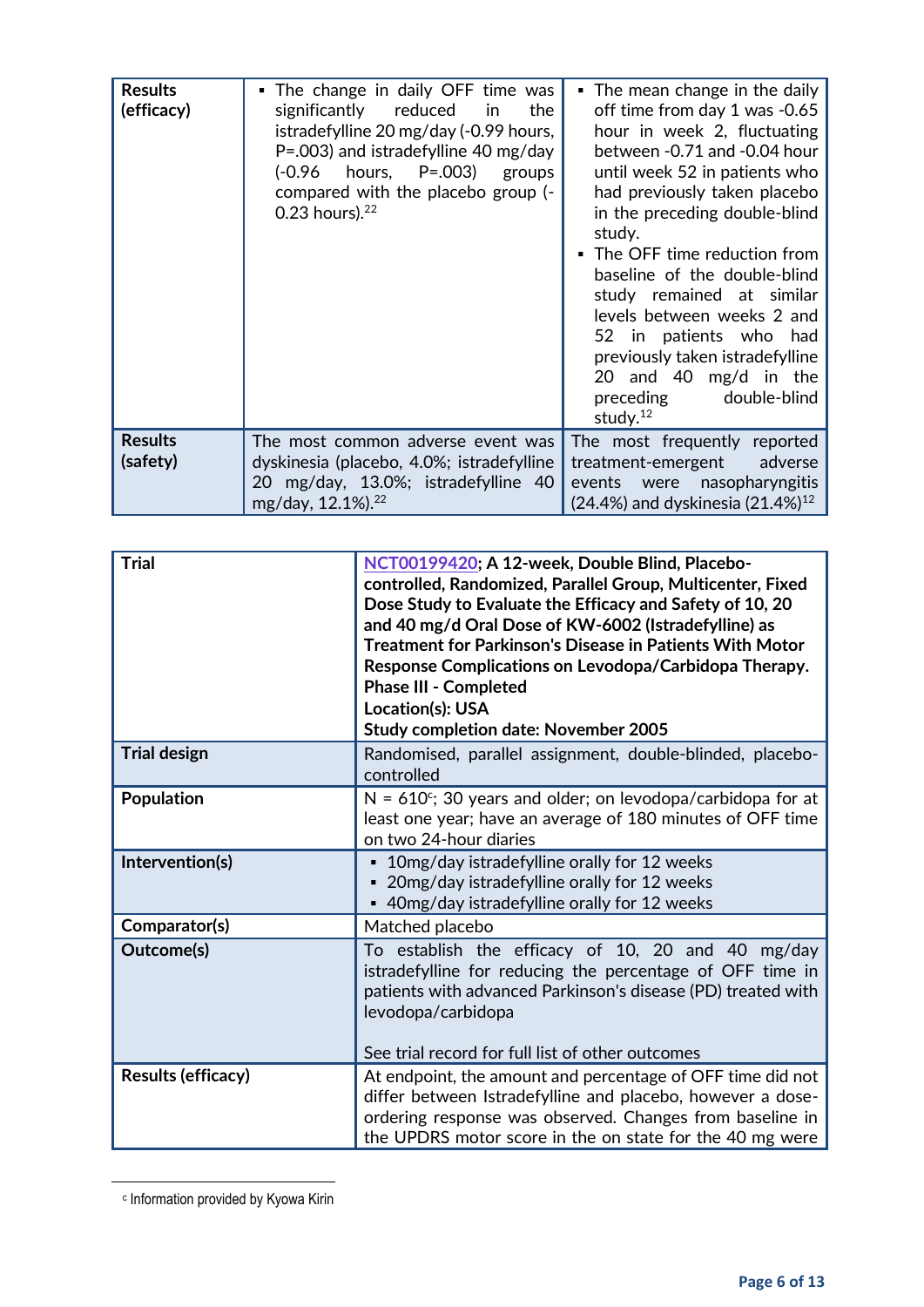|                         | modest but significant compared to placebo (2.9 vs. 0.8; p <<br>$0.05$ ). $23$                                                                                                                                                                                                                                                     |
|-------------------------|------------------------------------------------------------------------------------------------------------------------------------------------------------------------------------------------------------------------------------------------------------------------------------------------------------------------------------|
| <b>Results (safety)</b> | • Number (%) of subjects with any TEAE: placebo 115<br>(76.2); 10mg istradefylline 126 (82.4); 20mg istradefylline<br>125 (83.9); 40mg istradefylline 128 (84.2)<br>• Number (%) subjects with dyskinesia: placebo 29 (19.2);<br>10mg istradefylline 33 (21.6); 20mg istradefylline 25<br>(16.8); 40mg istradefylline 40 (26.3). d |

<span id="page-6-0"></span>

| <b>Trial</b>              | NCT00199394; A 16-week, Double-Blind, Placebo-<br>Controlled, Randomised, Parallel-Group, Multicentre,<br>International Study to Evaluate the Efficacy and Safety of<br>40 mg/Day KW-6002 (Istradefylline) and That of<br><b>Entacapone Versus Placebo as Treatment for Parkinson's</b><br>Disease in Patients With Motor Response Complications on<br>Levodopa Therapy.<br><b>Phase III - Completed</b><br>Location(s): EU (incl. UK), US, Canada plus more than 4 other<br>countries. <sup>d</sup><br><b>Study completion date: October 2005</b>                                               |  |
|---------------------------|--------------------------------------------------------------------------------------------------------------------------------------------------------------------------------------------------------------------------------------------------------------------------------------------------------------------------------------------------------------------------------------------------------------------------------------------------------------------------------------------------------------------------------------------------------------------------------------------------|--|
| <b>Trial design</b>       | Randomised, parallel assignment, double-blinded, placebo-<br>controlled                                                                                                                                                                                                                                                                                                                                                                                                                                                                                                                          |  |
| Population                | $N = 464^d$ ; 30 years and older; received levodopa treatment<br>for at least one year; have an average of at least three hours<br>OFF time as recorded in two 24-hour ON/OFF diaries                                                                                                                                                                                                                                                                                                                                                                                                            |  |
| Intervention(s)           | 40mg/day istradefylline orally for 16 weeks                                                                                                                                                                                                                                                                                                                                                                                                                                                                                                                                                      |  |
| Comparator(s)             | Matched placebo                                                                                                                                                                                                                                                                                                                                                                                                                                                                                                                                                                                  |  |
| Outcome(s)                | Change in percentage OFF time between baseline and<br>endpoint assessed by patient diaries at endpoint.<br>See trial record for full list of other outcomes                                                                                                                                                                                                                                                                                                                                                                                                                                      |  |
| <b>Results (efficacy)</b> | • The LS mean changes from baseline to endpoint in the<br>percentage of awake time per day spent in the OFF state<br>$-5.14%$<br>(istradefylline<br>$-7.82%$<br>40<br>mg/day,<br>were<br>(entacapone), and -4.53%, (placebo). <sup>d</sup>                                                                                                                                                                                                                                                                                                                                                       |  |
| <b>Results (safety)</b>   | • The incidence of TEAEs regardless of relationship to study<br>drug were similar across all treatment groups: 64.8%<br>(istradefylline 40mg/day), 66.0% (entacapone), and 63.8%<br>(placebo)<br>• The most frequent TEAEs for the Safety population were<br>dyskinesia, worsening of Parkinson's disease, weight<br>decreased, constipation, and nausea<br>• TEAEs leading to study discontinuation were experienced<br>by 7 (4.4%) subjects in the istradefylline 40 mg/day group,<br>10 (6.5%) subjects in the entacapone group, and 10 (6.6%)<br>subjects in the placebo group. <sup>d</sup> |  |

| <b>Trial</b> | NCT01968031; A Phase 3, 12-week, NCT02610231; A Phase 3,           |  |
|--------------|--------------------------------------------------------------------|--|
|              | Double-Blind, Placebo-Controlled,   Long-term, Open-label Study of |  |
|              | Randomized, Multicenter Study to   Istradefylline in Subjects With |  |

<sup>d</sup> Information provided by Kyowa Kirin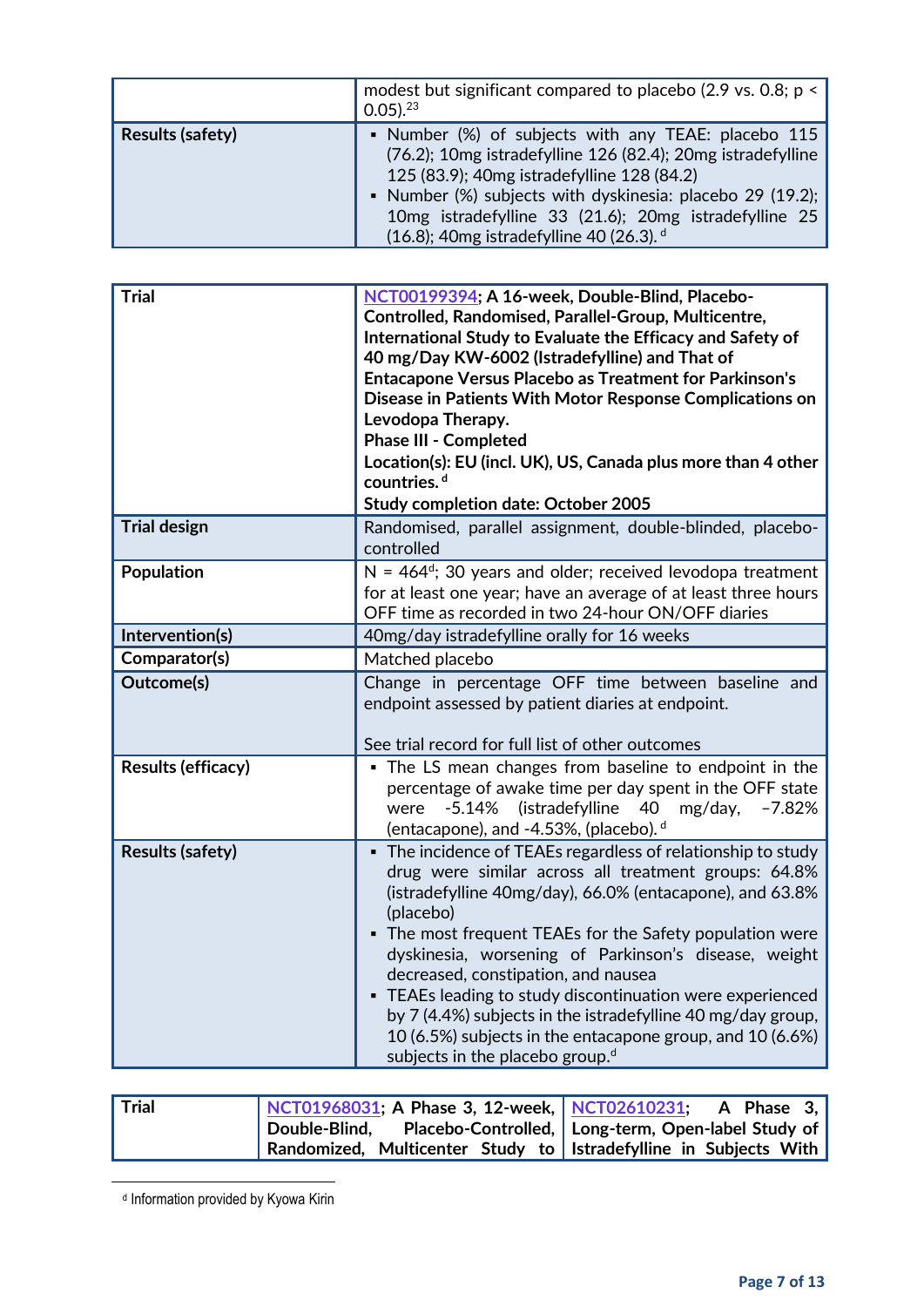|                     | Evaluate the Efficacy of<br>Oral<br>Istradefylline 20 and 40 mg/Day as<br>for<br><b>Subjects</b><br>With<br><b>Treatment</b><br>Parkinson's<br>Moderate to Severe<br><b>Disease</b><br><b>Phase III - Completed</b><br>Location(s): EU (not incl. UK), US,<br><b>Canada and Israel</b><br><b>Study completion date: October 2016</b> | <b>Moderate to Severe Parkinson's</b><br><b>Disease</b><br><b>Phase III - Completed</b><br>Location(s): EU (not incl. UK), US,<br><b>Canada and Israel</b><br>Study completion<br>date:<br>December 2017                                                                                                                                                                                                                                                                                                                        |
|---------------------|--------------------------------------------------------------------------------------------------------------------------------------------------------------------------------------------------------------------------------------------------------------------------------------------------------------------------------------|---------------------------------------------------------------------------------------------------------------------------------------------------------------------------------------------------------------------------------------------------------------------------------------------------------------------------------------------------------------------------------------------------------------------------------------------------------------------------------------------------------------------------------|
| <b>Trial design</b> | parallel<br>Randomised,<br>assignment,<br>quadruple-blinded, placebo-controlled                                                                                                                                                                                                                                                      | Single group assignment, open-<br>label                                                                                                                                                                                                                                                                                                                                                                                                                                                                                         |
| <b>Population</b>   | $N = 613$ ; 30 years and older; PD stage<br>2- 4 in the ON state; On levodopa<br>therapy for at least 1 year with<br>beneficial clinical response at the<br>baseline visit; Have an average of two<br>hours of OFF time per day                                                                                                      | $N = 239$ ; subjects who completed<br>Study No. 6002-014 inclusive of<br>the 30-day follow-up period;<br>taking<br>levodopa<br>currently<br>combination<br>(carbidopa/levodopa<br>or<br>benserazide/levodopa)<br>therapy<br>plus at least one adjunctive PD<br>medication                                                                                                                                                                                                                                                       |
| Intervention(s)     | • Istradefylline 20mg/day orally for<br>12 weeks<br>• Istradefylline 40mg/day orally for<br>12 weeks                                                                                                                                                                                                                                 | • Istradefylline 20mg/day orally<br>for 52 weeks<br>• Istradefylline 40mg/day orally<br>for 52 weeks<br>· Subjects will<br>start<br>on.<br>20mg/day with an option for<br>dose adjustment to 40mg at<br>week 12. Subjects who had a<br>dose adjustment to 40 mg/d<br>can have their dose decreased<br>20<br>the<br>mg/d<br>by<br>to<br>Investigator<br>at<br>a second<br>unscheduled dose adjustment<br>visit if there are tolerability<br>issues. The istradefylline dose<br>should remain fixed between<br>Week 26 to Week 52 |
| Comparator(s)       | Matched placebo                                                                                                                                                                                                                                                                                                                      | No comparator                                                                                                                                                                                                                                                                                                                                                                                                                                                                                                                   |
| Outcome(s)          | The primary efficacy variable is change<br>from Baseline in the total hours of<br>awake time per day spent in the OFF<br>state. [Time Frame: Baseline, Week 2,<br>Week 6, Week 10 and Week 12.]<br>See trial record for full list of other<br>outcomes                                                                               | Evaluation of the<br>Long-term<br>Safety and Tolerability of Oral<br>Istradefylline<br>(20mg)<br><b>or</b><br>40mg/Day [mg/d]) [Time Frame:<br>From screening through to study<br>completion, an average of 52<br>weeks]<br>See trial record for full list of                                                                                                                                                                                                                                                                   |
| Results (efficacy)  | • The LS mean changes from baseline<br>were -1.20 hours (istradefylline 20<br>mg/day), -1.15 hours (istradefylline<br>mg/day), and $-0.88$<br>hours<br>40                                                                                                                                                                            | other outcomes<br>• A total of 243 subjects were<br>enrolled in this study<br>• Of those who participated,<br>239 subjects (98.4%) received<br>at least 1 dose of study drug                                                                                                                                                                                                                                                                                                                                                    |
|                     | (placebo)                                                                                                                                                                                                                                                                                                                            |                                                                                                                                                                                                                                                                                                                                                                                                                                                                                                                                 |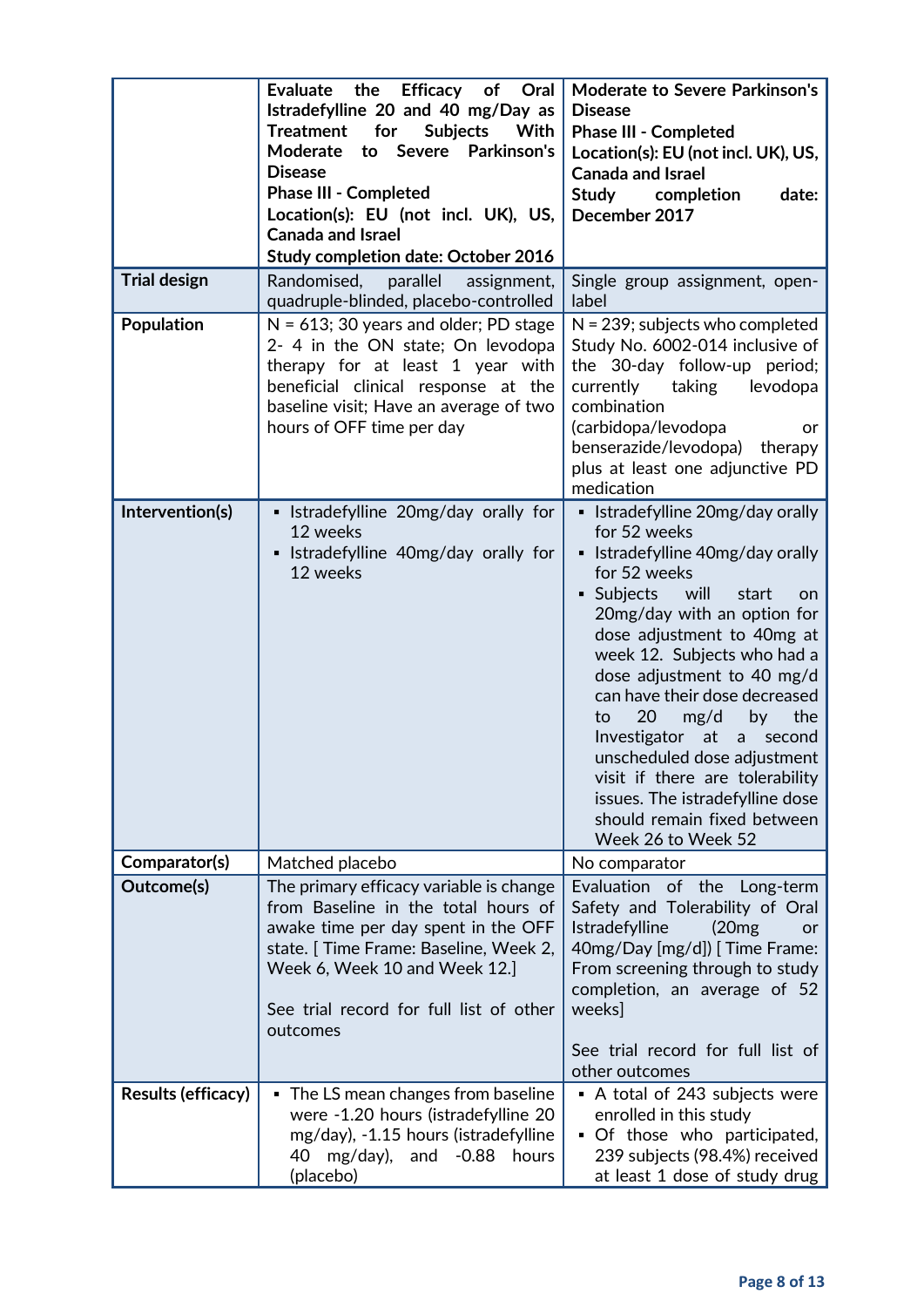<span id="page-8-0"></span>

|                         | ▪ For istradefylline 20<br>40<br>and<br>mg/day, the change from baseline<br>in the reduction in OFF time was<br>seen as early as Week 2 and was<br>maintained through Week 12. <sup>e</sup>                                                                                                                                                                                                                                                                                                                                                                                            | and 179 subjects (73.7%)<br>the<br>52-week<br>completed<br>treatment period. Overall, 64<br>(26.3%) subjects prematurely<br>discontinued from the study.<br>The most common reasons<br>for premature discontinuation<br>were withdrawal of consent<br>27 (11.1%) subjects and AEs                                                                                                                                                                                                                                                                                                            |
|-------------------------|----------------------------------------------------------------------------------------------------------------------------------------------------------------------------------------------------------------------------------------------------------------------------------------------------------------------------------------------------------------------------------------------------------------------------------------------------------------------------------------------------------------------------------------------------------------------------------------|----------------------------------------------------------------------------------------------------------------------------------------------------------------------------------------------------------------------------------------------------------------------------------------------------------------------------------------------------------------------------------------------------------------------------------------------------------------------------------------------------------------------------------------------------------------------------------------------|
| <b>Results (safety)</b> | • The incidence TEAEs regardless of<br>relationship to study drug were<br>similar across all treatment groups:<br>placebo (55.9%), istradefylline 20<br>mg/day $(58.7%)$ , and 40 mg/day<br>(64.7%)<br>The most frequently reported TEAE<br>was dyskinesia reported in 14<br>(6.9%) istradefylline 20mg/day, 23<br>(11.4%) istradefylline 40mg/day,<br>and 34 (16.4%) placebo<br>• A total of 44 subjects were<br>discontinued because of TEAEs, 13<br>10<br>$(6.4\%)$<br>placebo,<br>$(5.0\%)$<br>istradefylline 20mg/day, and 21<br>$(10.1\%)$ istradefylline 40mg/day. <sup>e</sup> | 25 (10.3%) subjects $e$<br>Of the 239 subjects who<br>$\blacksquare$<br>received study drug, 59% of<br>subjects experienced at least<br>treatment-emergent<br>one<br>event<br>(TEAE),<br>adverse<br>regardless of relationship to<br>study drug, and 12.6% of<br>subjects<br>experienced<br>treatment emergent SAEs<br>during the study.<br>• The most frequently reported<br>TEAE was dyskinesia reported<br>by 18% of subjects. Other<br>TEAEs reported by at least 5%<br>subjects included<br>fall<br>of<br>$(12.1\%),$<br>Parkinson's<br>and<br>disease [worsening] (7.9%). <sup>e</sup> |

| <b>Trial</b>        | NCT00955045; A Long-Term, Multicenter, Open-Label,<br>Safety Study With a Flexible Dose Range of KW-6002 as<br>Treatment for Parkinson's Disease in Patients With Motor<br>Response Complications on Levodopa/Carbidopa Therapy<br>Phase II/III - Completed<br>Location(s): US<br><b>Study completion date: October 2003</b>                                 |
|---------------------|--------------------------------------------------------------------------------------------------------------------------------------------------------------------------------------------------------------------------------------------------------------------------------------------------------------------------------------------------------------|
| <b>Trial design</b> | Open-label, long-term                                                                                                                                                                                                                                                                                                                                        |
| Population          | 30 years and older; had completed participation in a prior<br>double-blind istradefylline trial; had predictable end-of-dose<br>wearing-off; had been treated with levodopa for at least 1<br>year                                                                                                                                                           |
| Intervention(s)     | $\bullet$ The starting dose of istradefylline was 40 mg/day.<br>• The dose was to remain constant for the first 2 weeks of<br>treatment<br>After 2 weeks, the Investigator could adjust the dose of<br>istradefylline up to 60 mg/day to achieve the desired<br>therapeutic response or down to 20 mg/day in order to<br>reduce adverse events. <sup>e</sup> |
| Comparator(s)       | No comparator                                                                                                                                                                                                                                                                                                                                                |
| Outcome(s)          | Establish the long-term tolerability and safety of<br>istradefylline treatment in subjects with Parkinson's disease<br>treated with levodopa/carbidopa                                                                                                                                                                                                       |

e Information provided by Kyowa Kirin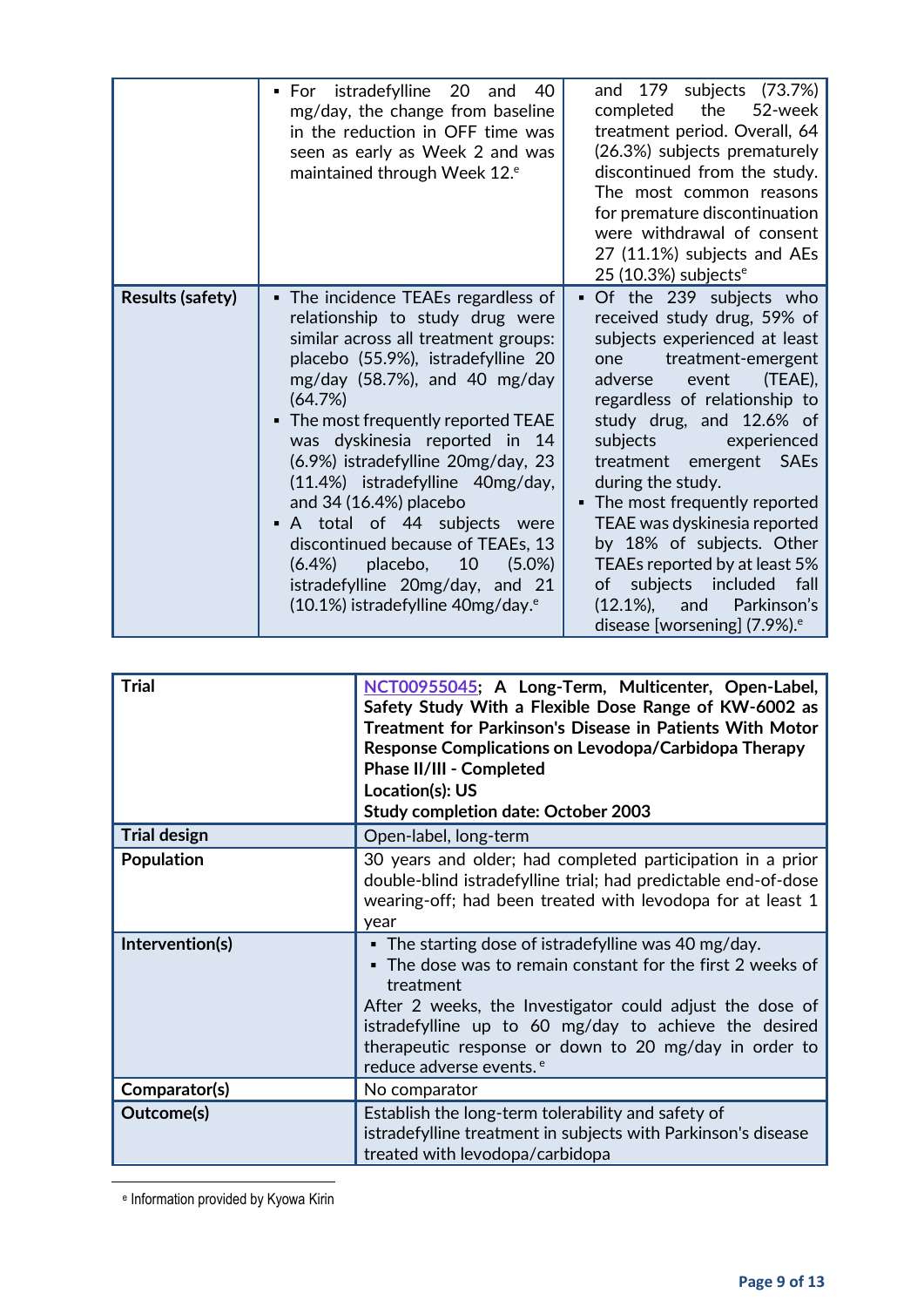|                         | The prespecified primary efficacy endpoints included the<br>change from baseline in OFF time as hours per day and as<br>percentage of awake time. <sup>f</sup>                                                                                                                                                                                                                                                                                                                                         |
|-------------------------|--------------------------------------------------------------------------------------------------------------------------------------------------------------------------------------------------------------------------------------------------------------------------------------------------------------------------------------------------------------------------------------------------------------------------------------------------------------------------------------------------------|
| Results (efficacy)      | Results from these open-label study demonstrated that<br>istradefylline 20 and 40 mg/day maintained the reduction in<br>OFF time and the increase in ON time without troublesome<br>dyskinesia for 52 weeks                                                                                                                                                                                                                                                                                            |
| <b>Results (safety)</b> | • The most frequently reported TEAEs for subjects in the<br>Prior Istradefylline group were dyskinesia/aggravated<br>dyskinesia (24.1%), dizziness (13.7%), worsening<br>Parkinson's disease (13.3%), nausea (12.4%), insomnia<br>(11.4%), and accident (10.8%). The most frequently<br>reported TEAEs for subjects in the Prior Placebo/Group B<br>group were dyskinesia/aggravated dyskinesia (32.6%),<br>dizziness (23.8%), nausea (17.1%), accident (13.8%), and<br>insomnia (12.2%). <sup>f</sup> |

<span id="page-9-0"></span>

| <b>Trial</b>              | NCT00199368; A Long-Term, Multicenter, Open-Label<br>Safety Study With Oral 20 or 40 mg/d Doses of KW-6002<br>(Istradefylline) as Treatment for Parkinson's Disease in<br>Patients With Motor Response Complications on Levodopa<br>Therapy.<br><b>Phase III - Completed</b><br>Location(s): EU (incl. UK), US, Canada plus more than 4 other<br>countries. <sup>f</sup><br><b>Study completion date: March 2007</b>                                                                 |
|---------------------------|--------------------------------------------------------------------------------------------------------------------------------------------------------------------------------------------------------------------------------------------------------------------------------------------------------------------------------------------------------------------------------------------------------------------------------------------------------------------------------------|
| <b>Trial design</b>       | Non-randomised, single group assignments, open-label                                                                                                                                                                                                                                                                                                                                                                                                                                 |
| Population                | $N = 1100$ ; 30 years and older; completion of study 6002-EU-<br>007, 6002-US-013 or 6002-US-018                                                                                                                                                                                                                                                                                                                                                                                     |
| Intervention(s)           | • Istradefylline 20mg/day orally<br>Istradefylline 40mg/day orally                                                                                                                                                                                                                                                                                                                                                                                                                   |
| Comparator(s)             | No comparator                                                                                                                                                                                                                                                                                                                                                                                                                                                                        |
| Outcome(s)                | To confirm the long-term tolerability and safety of oral 20 or<br>40 mg/day doses of istradefylline.                                                                                                                                                                                                                                                                                                                                                                                 |
| <b>Results (efficacy)</b> |                                                                                                                                                                                                                                                                                                                                                                                                                                                                                      |
| <b>Results (safety)</b>   | • For 68.3% of subjects, TEAEs were assessed by<br>Investigators as related to study drug. The most common<br>drug-related TEAEs were dyskinesia (29.9%), worsening of<br>Parkinson's<br>disease<br>$(12.1\%),$<br>constipation<br>$(7.0\%),$<br>hallucination (6.9%), and insomnia (6.7%)<br>• TEAEs that led to study discontinuation were reported for<br>11.5% of subjects (143 subjects) and were assessed as<br>drug-related for 8.4% of subjects (104 subjects). <sup>f</sup> |

# **ESTIMATED COST**

The estimated cost of istradefylline is not yet known.

f Information provided by Kyowa Kirin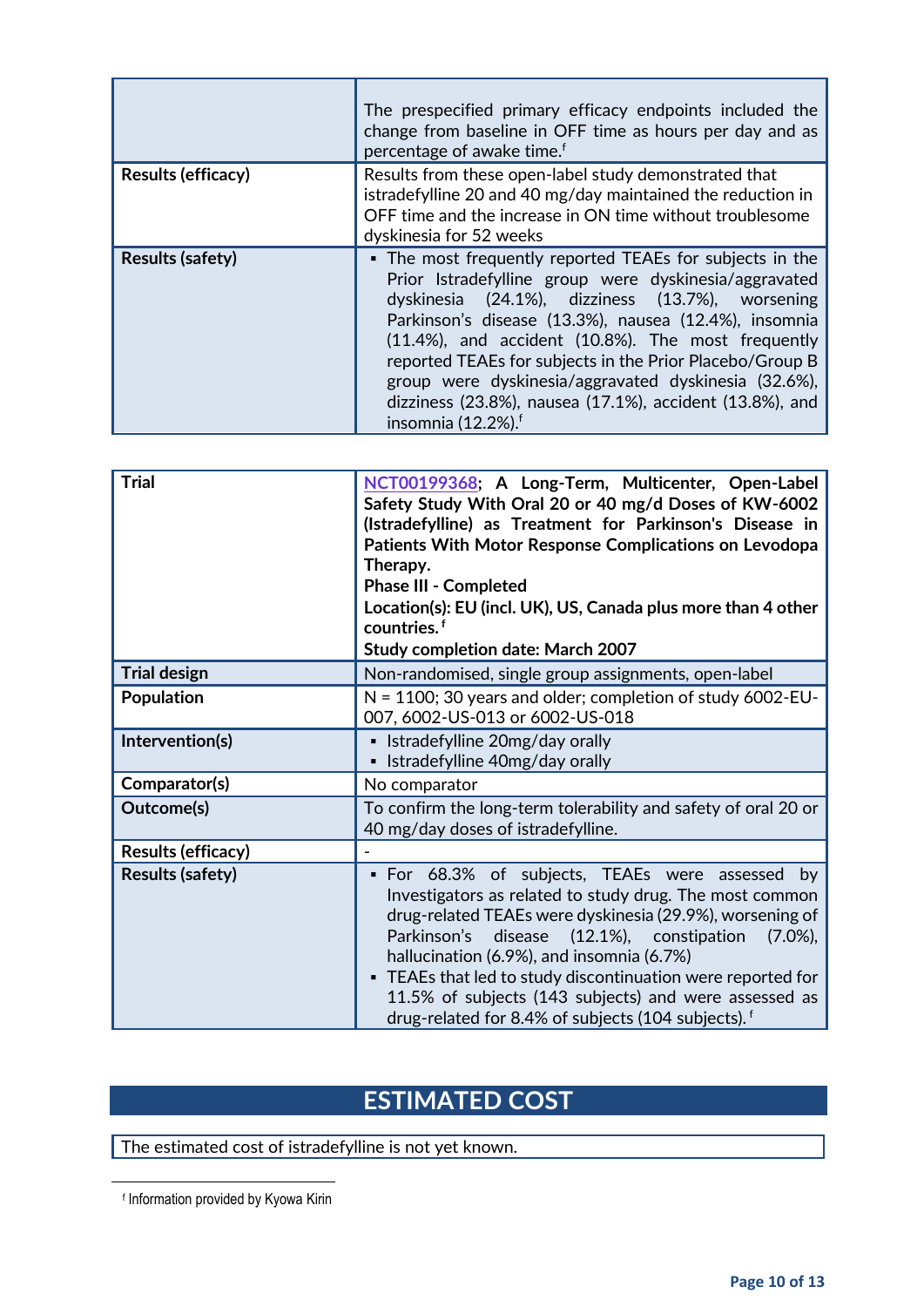### **RELEVANT GUIDANCE**

#### **NICE GUIDANCE**

- NICE guideline. Parkinson's disease in adults (NG71). July 2017.
- NICE quality standard. Parkinson's disease (QS164). February 2018.
- NICE interventional procedure guidance. Subthalamotomy for Parkinson's disease (IPG65). June 2004.
- NICE interventional procedure guidance. Deep brain stimulation for Parkinson's disease (IPG19). November 2003.

#### **NHS ENGLAND (POLICY/COMMISSIONING) GUIDANCE**

• NHS England. 2013/14 NHS Standard Contract for Neurosciences: Specialised Neurology (Adult). D04/S/a.

#### **OTHER GUIDANCE**

• NICE Clinical Knowledge Summary. Parkinson's Disease. February 2018.<sup>14</sup>

## **ADDITIONAL INFORMATION**

### **REFERENCES**

- 1. Drugbank. *Istradefylline*. 2016. Available from: <https://www.drugbank.ca/drugs/DB11757>[Accessed 12 August 2020].
- 2. Clinicaltrials.gov. *A 12-week Randomized Study to Evaluate Oral Istradefylline in Subjects With Moderate to Severe Parkinson's Disease (KW-6002). Trial ID: NCT01968031. Status: Completed.* Available from: [https://clinicaltrials.gov/ct2/show/NCT01968031?term=NCT01968031&draw=2&ran](https://clinicaltrials.gov/ct2/show/NCT01968031?term=NCT01968031&draw=2&rank=1) [k=1](https://clinicaltrials.gov/ct2/show/NCT01968031?term=NCT01968031&draw=2&rank=1) [Accessed 18 August 2020]
- 3. Clinicaltrials.gov. *An Extension of Istradefylline in Parkinson's Disease Patients Who Have Completed Studies 6002-EU-007, 6002-US-013 or 6002-US-018. Trial ID: NCT00199368. Status: Completed.* Available from: [https://clinicaltrials.gov/ct2/show/NCT00199368?term=NCT00199368.&draw=2&ran](https://clinicaltrials.gov/ct2/show/NCT00199368?term=NCT00199368.&draw=2&rank=1) [k=1](https://clinicaltrials.gov/ct2/show/NCT00199368?term=NCT00199368.&draw=2&rank=1) [Accessed 18 August 2020]
- 4. Clinicaltrials.gov. *A Long-Term, Safety Study With a Flexible Dose Range of KW-6002 in Patients With Motor Response Complications on Levodopa/Carbidopa Therapy. Trial ID: NCT00955045. Status: Completed.* Available from: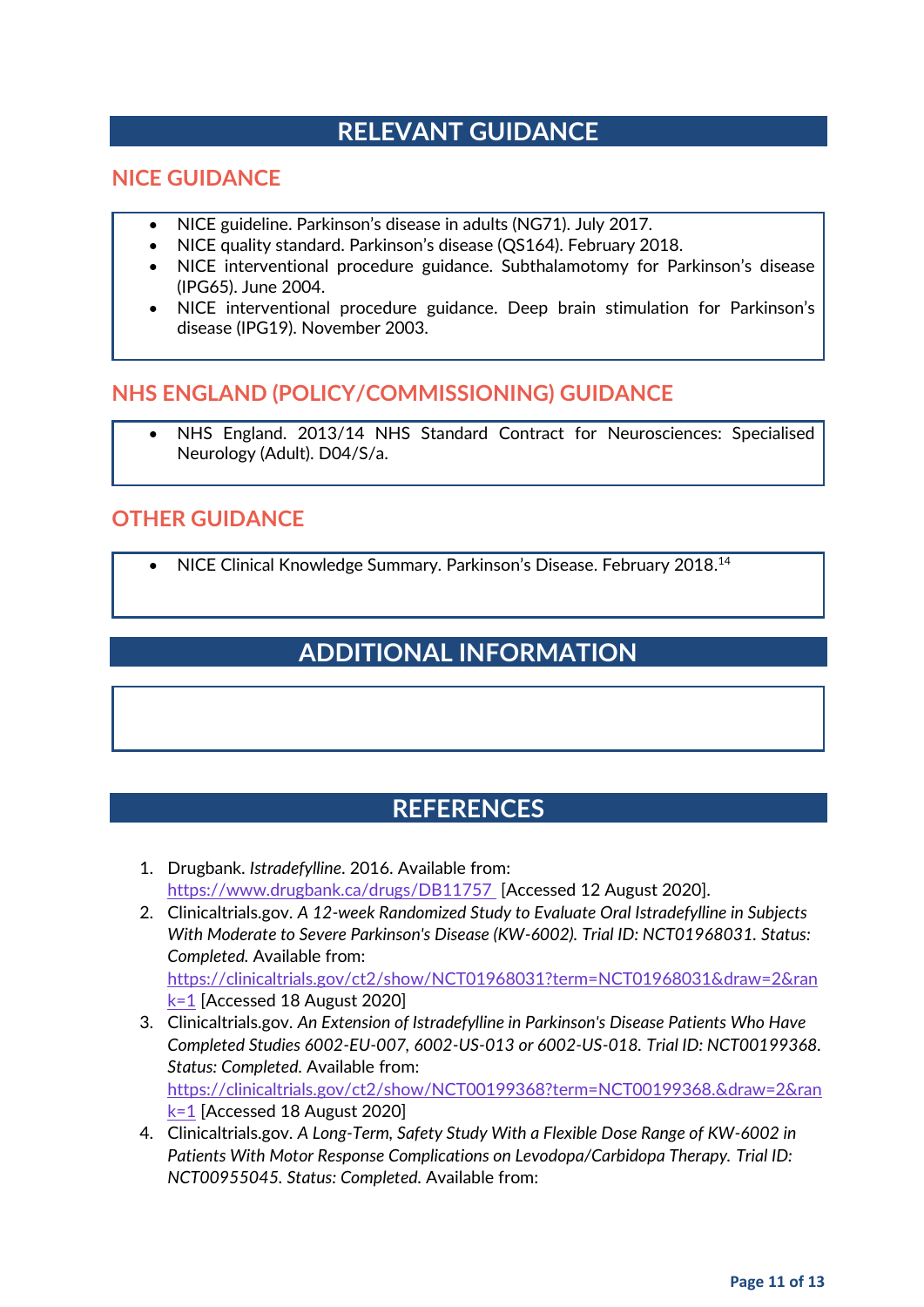[https://clinicaltrials.gov/ct2/show/NCT00955045?term=NCT00955045&draw=2&ran](https://clinicaltrials.gov/ct2/show/NCT00955045?term=NCT00955045&draw=2&rank=1)  $k=1$  [Accessed 18 August 2020]

- 5. Clinicaltrials.gov. *A Study of Istradefylline (KW-6002) in Treating Patients With Parkinson's Disease on Levodopa*. *Trial ID: NCT00199420. Status: Completed.* Available from: [https://clinicaltrials.gov/ct2/show/NCT00199420?term=NCT00199420&draw=2&ran](https://clinicaltrials.gov/ct2/show/NCT00199420?term=NCT00199420&draw=2&rank=1) [k=1](https://clinicaltrials.gov/ct2/show/NCT00199420?term=NCT00199420&draw=2&rank=1) [Accessed 18 August 2020]
- 6. Clinicaltrials.gov. *Long-Term Safety Study of KW-6002 (Istradefylline) in Parkinson's Disease Patients (6002-010). Trial ID: NCT00957203. Status: Completed.* Available from: [https://clinicaltrials.gov/ct2/show/NCT00957203?term=NCT00957203&draw=2&ran](https://clinicaltrials.gov/ct2/show/NCT00957203?term=NCT00957203&draw=2&rank=1) [k=1](https://clinicaltrials.gov/ct2/show/NCT00957203?term=NCT00957203&draw=2&rank=1) [Accessed 18 August 2020]
- 7. Clinicaltrials.gov. *A Study of Istradefylline (KW-6002) for the Treatment of Parkinson's Disease in Patients Taking Levodopa. Trial ID: NCT00199407. Status: Completed.* Available from[: https://clinicaltrials.gov/ct2/show/study/NCT00199407](https://clinicaltrials.gov/ct2/show/study/NCT00199407) [Accessed 12 August 2020]
- 8. Clinicaltrials.gov. *Study of KW-6002 (Istradefylline) for the Treatment of Parkinson's Disease in Patients Taking Levodopa (6002-009). Trial ID: NCT00955526. Status: Completed.* Available from:<https://clinicaltrials.gov/ct2/show/NCT00955526> [Accessed 12 August 2020]
- 9. Clinicaltrials.gov. *Long Term Study of Istradefylline in Subjects With Moderate to Severe Parkinson's Disease. Trial ID: NCT02610231. Status: Completed*. Available from: <https://clinicaltrials.gov/ct2/show/NCT02610231> [Accessed 12 August 2020]
- 10. Clinicaltrials.gov. *A Study of Istradefylline (KW-6002) for the Treatment of Parkinson's Disease. Trial ID: NCT00199394. Status: Completed.* Available from: <https://clinicaltrials.gov/ct2/show/study/NCT00199394> [Accessed 12 August 2020]
- 11. NICE. *Parkinson's disease in adults [NG71*]. 2017. Available from: [https://www.nice.org.uk/guidance/ng71/resources/parkinsons-disease-in-adults-pdf-](https://www.nice.org.uk/guidance/ng71/resources/parkinsons-disease-in-adults-pdf-1837629189061)[1837629189061](https://www.nice.org.uk/guidance/ng71/resources/parkinsons-disease-in-adults-pdf-1837629189061) [Accessed 12 August 2020]
- 12. Kondo, T., Mizuno Y., Japanese Istradefylline Study Group. *A long-term study of istradefylline safety and efficacy in patients with Parkinson Disease.* Clinical Neuropharmacology. 2015;38(2):41 - 6. Available from: <https://doi.org/10.1097/WNF.0000000000000073>
- 13. US Food & Drug Administration. *FDA approves new add-on drug to treat off episodes in adults with Parkinson's disease*. 2019. Available from[: https://www.fda.gov/news](https://www.fda.gov/news-events/press-announcements/fda-approves-new-add-drug-treat-episodes-adults-parkinsons-disease)[events/press-announcements/fda-approves-new-add-drug-treat-episodes-adults](https://www.fda.gov/news-events/press-announcements/fda-approves-new-add-drug-treat-episodes-adults-parkinsons-disease)[parkinsons-disease](https://www.fda.gov/news-events/press-announcements/fda-approves-new-add-drug-treat-episodes-adults-parkinsons-disease) [Accessed 12 August 2020]
- 14. NICE Clinical Knowledge Summary. *Parkinson's disease*. 2018. Available from: <https://cks.nice.org.uk/topics/parkinsons-disease/background-information/definition/> [Accessed 12 August 2020]
- 15. Parkinson's UK. *Does Parkinson's run in families*? Available from: <https://www.parkinsons.org.uk/information-and-support/does-parkinsons-run-families> [Accessed 12 August 2020]
- 16. NHS. *Causes: Parkinson's Disease*. Available from: <https://www.nhs.uk/conditions/parkinsons-disease/causes/> [Accessed 12 August 2020]
- 17. Parkinson's UK. *The incidence and prevalence of Parkinson's in the UK. Results from the Clinical Practice Research Datalink*. 2018. Available from: [https://www.parkinsons.org.uk/sites/default/files/2018-](https://www.parkinsons.org.uk/sites/default/files/2018-01/Prevalence%20%20Incidence%20Report%20Latest_Public_2.pdf) [01/Prevalence%20%20Incidence%20Report%20Latest\\_Public\\_2.pdf](https://www.parkinsons.org.uk/sites/default/files/2018-01/Prevalence%20%20Incidence%20Report%20Latest_Public_2.pdf) [Accessed 12 August 2020]